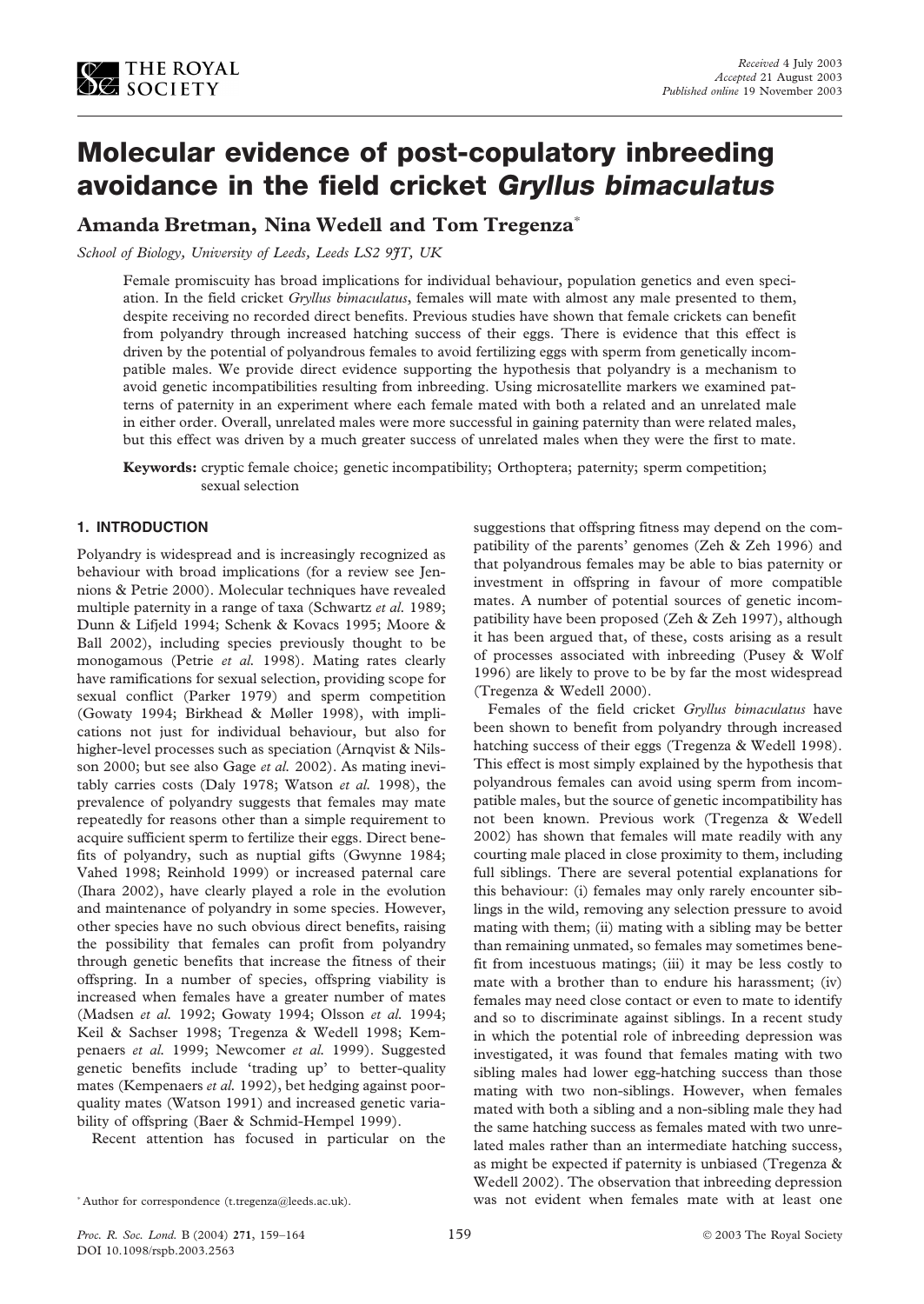unrelated male highlights an intriguing question—can females discriminate against sperm from siblings?

## **2. MATERIAL AND METHODS**

We used parental and offspring crickets retained from a study by Tregenza & Wedell (2002). Rearing conditions were 29 °C, an 18 L : 6 D photoperiod and free provision of food and water. All individuals were  $F_2$  descendants of gravid females collected from the wild in Gaborone, Botswana. One virgin  $F_1$  female from each parental female was mated to a single male from another family to create a set of unrelated full-sibling families. Experimental individuals were collected from families as lateinstar nymphs to ensure virginity and were isolated in separate pots. All females were virgins. All males had mated with an unrelated female on the previous day. The experiment was arranged in blocks of four females and two males from one family and two sibling males from another family. Within each block, females were mated to two siblings (SS), to two non-related males (NN), to a sibling then a non-related male (SN), or vice versa (NS). Four males were used in each block so that each female's second mate was a male that had mated in the previous hour. Previous studies have shown that males do not suffer from sperm depletion between first and second spermatophores (Simmons 1986; Simmons 1987*b*). We checked to confirm that males had a spermatophore ready for transfer before being introduced to a female. Almost all pairs mated within 10 min, but if no mating occurred within an hour, the female was replaced with one of her sisters. The male was left with the female for at least 45 min after mating, preventing the female from removing the spermatophore. In the females whose offspring were genotyped for this study the interval between matings was on average  $84.7 \pm 4.9$  min (mean  $\pm$  s.e.m.) with a maximum of 149 min. All second males had previously been used in the role of first mate.

After mating, females were provided with fine wet sand, which was kept moist at all times. After 3 days the sand was sieved to remove the eggs. The eggs were counted, placed on a wet cotton-wool pad in a 9 cm diameter Petri dish and maintained under the same conditions as the adults. Eggs were checked daily for hatching until 7 days after the last emergence. Adults and hatchlings were kept at  $-20$  °C until DNA extraction. Adult DNA was extracted using a phenol–chloroform method (Sambrook *et al.* 1989). Nymph DNA was extracted using a modified salting-out method for whole insects (Strassmann *et al.* 1999). In total, DNA was extracted from 40 crosses, but three were later disregarded because a parental genotype could not be resolved, or because fewer than 15 nymphs could be genotyped after at least three attempts. DNA quality and quantity were assessed on 2% agarose gels stained with ethidium bromide.

Adults were genotyped using three polymorphic loci: *Gbim04* (11 alleles from 15 individuals), *Gbim14* (14 alleles from 15 individuals) and *Gbim15* (eight alleles from 20 individuals) (Dawson *et al.* 2003). The PCR profile was 94 °C for 4 min (one cycle), 94 °C for 30 s, *X* °C for 30 s and 72 °C for 30 s (35 cycles) and 72 °C for 10 min (one cycle), where  $X = 65$  °C for *Gbim04* and *Gbim15*, and 57 °C for *Gbim14*. Each 10 µl PCR mixture contained 0.1–10 ng of genomic DNA, 1 µmol of each primer, 0.2 mmol of each dNTP and 0.25 units of *Taq* DNA polymerase (ThermoprimePlus, ABGene, Epsom, Surrey, UK) in the manufacturer's buffer (final concentrations were 20 mM  $(NH_4)_2SO_4$ , 75 mM Tris-HCl, pH 9.0 and 0.01% (w/v) Tween), including  $1.5 \text{ mM } MgCl_2$ . PCR amplification was performed in a Hybaid Touchdown thermal cycler (Thermo

Hybaid, Ashford, Middlesex, UK). Products were diluted with water (*Gbim04* 1 : 14, *Gbim14* 1 : 4.5, *Gbim15* 1 : 24) and were multiplexed for loading on gels (1.5 µl of each diluted product mixed, then 1.5 µl of the multiplex added to 2 µl of loading buffer).

Some individuals had been observed to be homozygotes when initially PCR-amplified but were found to be heterozygotes under different conditions. To avoid uncertainty as to the alleles being amplified, putative homozygotes from families where the female did not share one or both alleles with either male were PCR-amplified seven times in accordance with the protocol described by Taberlet *et al.* (1996) to reduce the chance of missing alleles. This affected 13 families, with a mean of 4.4 individuals per family amplified and run seven times.

# **3. RESULTS**

Paternity was assigned by the presence of unique alleles from the putative fathers, 22 families using one locus, 10 using two loci and five using three loci. Out of the 40 families where informative loci were identified, 37 yielded paternities for between 15 and 20 offspring (mean  $\pm$ s.e.m. =  $18.5 \pm 0.25$ , 19 in the NS treatment and 18 in the SN treatment. The remaining three families were not included either because a parent was missing or because fewer than 15 offspring could be genotyped.

#### (**a**) *Paternity, relatedness and mating order*

The mean paternity of the non-related male  $(P<sub>N</sub>)$  was 0.90 in the NS group and 0.45 in the SN group. However, because only offspring that hatched were genotyped, a correction must be applied to allow for the bias arising from the higher hatching success of eggs fertilized by sperm from non-related males. In the study by Tregenza & Wedell (2002), the hatching success of females mated to two non-related males was 1.5 times that of females mated to two of her siblings. Hence, where a female was mated to one non-related and one sibling male, even if the fertilization successes of male types were equal, the offspring that survived to hatching would be 1.5 times more likely to be sired by the non-related male. All paternity estimates were adjusted accordingly, a procedure that is conservative in relation to the hypothesis that females may avoid using sperm from related males. There was no effect of interval between first and second mating, on corrected  $P_2$ (the proportion of offspring sired by the second male to mate) in either group (NS group:  $n = 19$ , Spearman's  $r = -0.17$ ,  $p = 0.5$ ; SN group:  $n = 18$ ,  $r = -0.06$ ,  $p = 0.8$ ).

Using the corrected data, the mean  $(\pm$  standard error) paternity of the non-related male  $(P<sub>N</sub>)$  was 0.84 ( $\pm$  0.039) in the NS group and  $0.38 \ (\pm 0.066)$  in the SN group. The proportion of offspring sired by the non-related male for each female can be seen in figure 1. In 24 out of the 37 families the non-related male sired more offspring than the sibling male (19 out of 19 in the NS group, 5 out of 18 in the SN group). Each family was tested individually for deviation from the hypothesis of equal paternity for each male  $(P_2 = 0.5)$  predicted by free sperm mixing. In the NS group, 13 out of 19 families (11 out of 19 after Bonferroni correction) differed from a 1 : 1 ratio of paternity for the two males. In the SN group, 11 out of 18 families differed significantly from 1 : 1. Out of these 11 families, in nine (four after Bonferroni correction) the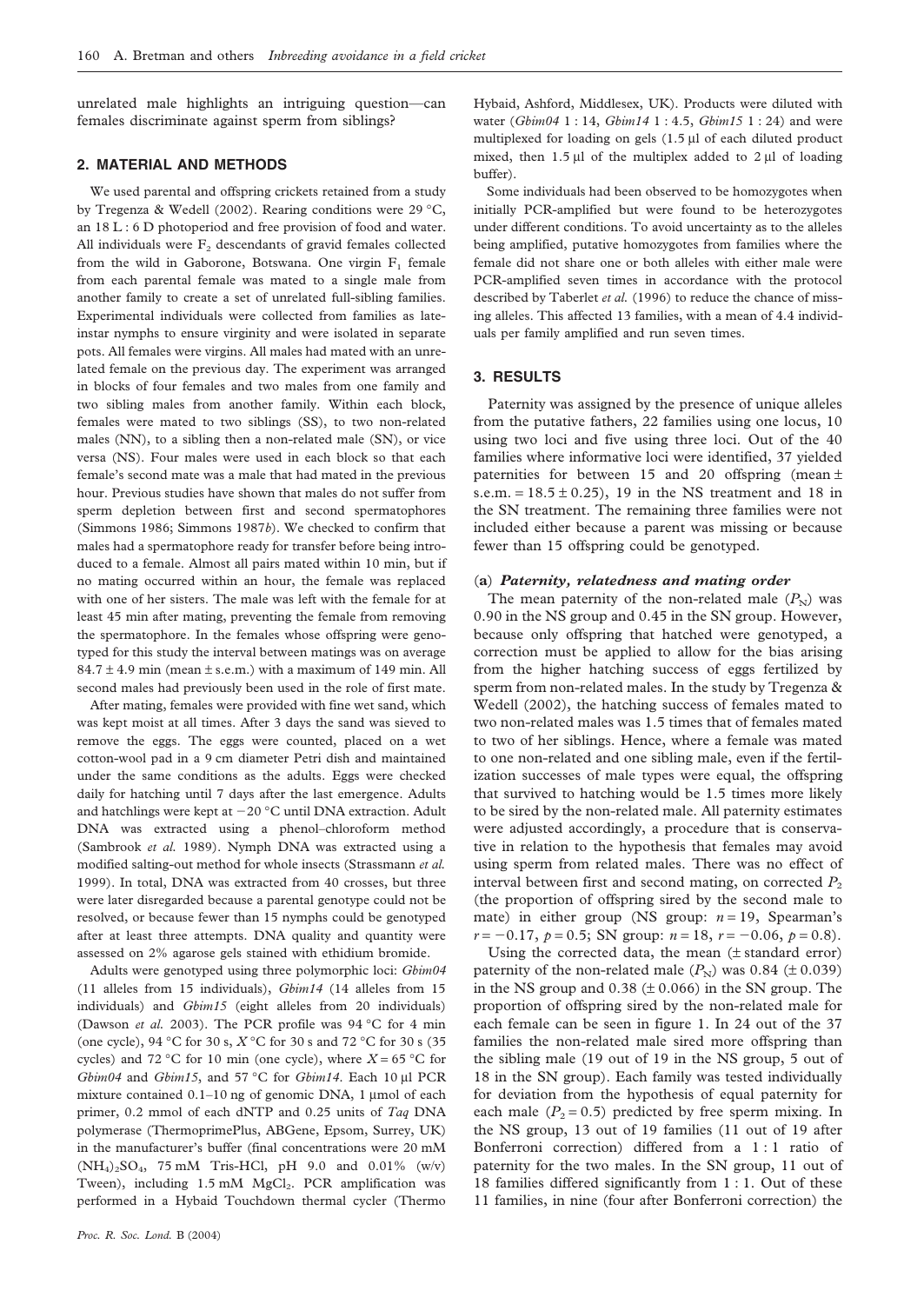



Figure 1. Number of offspring assigned to each putative father, where either (*a*) the non-related male (N; filled bars) or (*b*) the sibling male (S; open bars) mated first. Actual numbers of offspring per male are shown before correction for overestimation of offspring from non-related fathers in hatched offspring. After correction, these numbers were tested against free sperm mixing ( $P_2 = 0.5$ ) using  $\chi^2$ -tests. In (*a*), paternities in clutches 7 to 19 differ significantly from  $P_2 = 0.5$  ( $p < 0.05$ ), all in favour of the non-related male. In (*b*), clutches 1 to 9 and 17 and 18 differ significantly from  $P_2 = 0.5$  ( $p < 0.05$ ), nine in favour of the sibling and two in favour of the non-related male.

sibling male gained a significantly greater share of paternity, and in two (one after Bonferroni correction) the non-related male gained a greater than expected share of paternity. These data could not be pooled within treatments for analysis owing to differences in the pattern of paternity between families within treatments (heterogeneity  $\chi^2$ -test, NS:  $\chi^2 = 38$ ,  $p = 0.007$ , d.f. = 18; SN:  $\chi^2 = 107$ ,  $p < 0.001$ , d.f. = 17).

## (**b**) *Paternity and hatching success*

If offspring sired by non-related males have higher embryonic viability, the hatching success of females mating with both a related and a non-related male may be higher where the non-related male has a higher share of paternity (assuming equal costs of inbreeding between



Figure 2. Hatching success and paternity by the non-related male in (*a*) the NS group (non-related male mates first) and (*b*) the SN group. Paternity has been corrected for overestimation of offspring from non-related fathers in hatched offspring. The positive trend in the NS group is not significant ( $n = 19$ ,  $r = 0.4$ ,  $p = 0.08$ ) and there is no pattern in the SN group  $(n = 18, r = 0.012, p = 0.961)$ .

crosses—see § 4). We did not find such a relationship between  $P_N$  and hatching success. In the NS group there was a trend in the predicted direction (figure 2*a*), but this was not significant (Spearman's rank correlation: *n* = 19,  $r = 0.42$ ,  $p = 0.076$ , and no pattern can be seen in the SN group  $(n = 18, r = 0.012, p = 0.96)$ .

#### (**c**) *Comparisons between sisters*

In the study carried out by Tregenza & Wedell (2002), groups of four sisters were mated to each combination of males (NN, SS, NS and SN), so that within replicates one sister was in the NS group (mating with a non-sibling followed by a sibling) and one in the SN group (mating with a sibling followed by a non-sibling), but not all reciprocals could be genotyped. There were 13 cases in which both sisters were genotyped. The relationship between sisters was explored, to ascertain whether there was a correlation in  $P_2$  or  $P_N$  between sisters. No such relationship was found in either case (Spearman's rank correlation:  $P_2$ :  $n = 13$ ,  $r = -0.18$ ,  $p = 0.56$ ;  $P_N$ :  $n = 13$ ,  $r = 0.18$ ,  $p = 0.56$ ).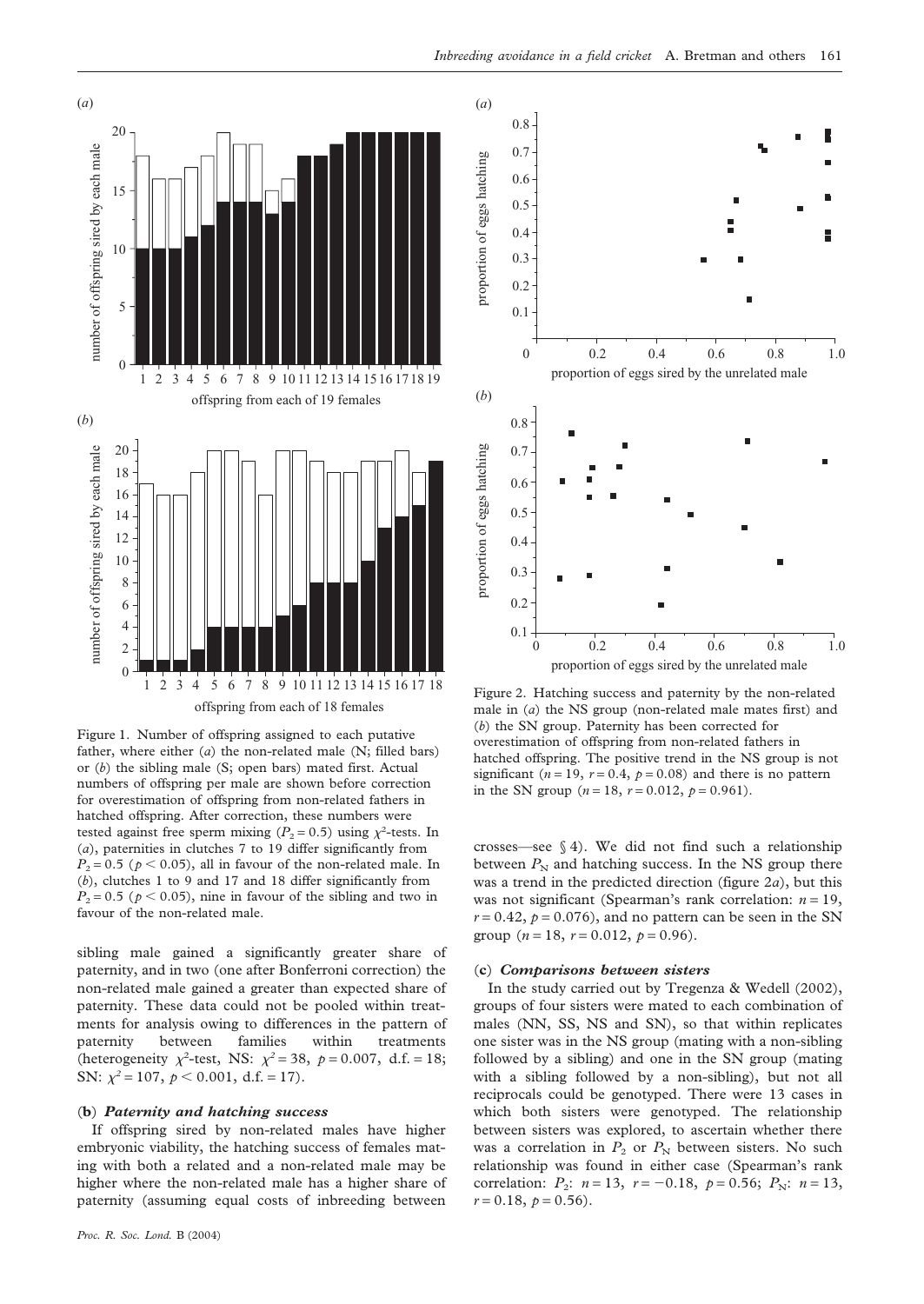#### **4. DISCUSSION**

This study provides, to our knowledge, the first markerbased paternity analysis in *G. bimaculatus*. Although the data cannot be pooled for analysis, it is clear that paternity deviates from the 50 : 50 predicted by a free sperm-mixing model. Our study does not allow us to estimate  $P_2$  independently of male relatedness. However, there is substantial evidence from irradiated male studies by Simmons (1987*a*) and by Morrow & Gage (2001) that paternity is not biased in relation to mating order in this species. The average  $P_2$  of 0.45 in males given an equal number of matings, reported by Simmons (1987*b*), and the figure of 0.45 in males in a line selected for sperm length close to the population mean, reported by Morrow & Gage (2001), are comparable with the figure of 0.38 in the SN category in the present study. The marginally higher  $P_2$  value found by Simmons (1987*b*) and by Morrow & Gage (2001) may be associated with differences in time between matings. If the time between matings is not long enough for the first male's sperm to be transferred into the spermatheca, this could act as a barrier to the second male's sperm. Times between matings tend to be quoted as those anticipated in the experimental design, rather than exact values measured, making it difficult to compare studies. When we examined the actual recorded times in the study by Tregenza & Wedell (2002) we found that the mean mating interval was greater than had originally been stated. However, there was no relationship between mating interval and  $P_2$ , suggesting that intervals are sufficiently long to ensure full sperm transfer.

It is possible that some offspring were falsely scored as homozygotes, inflating the number of offspring sired by the sibling, though strenuous attempts to avoid this possibility were made by repeated PCR amplification of dubious individuals. This was not done for all homozygotes, only those that were suspected to be heterozygotes, for example because the female shared only one allele with either male.

#### (**a**) *Relatedness*

Relatedness of parents has a substantial effect on paternity. If the observed difference in paternity between related and unrelated males was entirely a result of mating order,  $P_2$  would be similar in both groups. However, we found that the non-related male achieves a dramatically higher paternity when mating first than would be expected if there was no effect of relatedness. By contrast, when the non-related male is the second to mate he does not achieve higher paternity than the sibling male. This is not a result of offspring sired by non-related males being more likely to hatch, as this was taken into account in the analysis. A possible explanation for this pattern is that virgin females store sperm from both related and non-related males, but when mating for a second time, only females that have previously mated with a sibling store a significant number of sperm from their new mate. This does not require the female actively to choose individual sperm within the spermatheca, but simply a mechanism by which females either do not transfer the ejaculate to the spermatheca or expel the ejaculate from related males.

The observed pattern of paternity in relation to mating order has similarities to that predicted by the 'trade-up' hypothesis (Halliday 1983), which is the idea that females

*Proc. R. Soc. Lond.* B (2004)

may mate with the first male encountered to ensure fertilization, but subsequently mate preferentially with males of higher genetic quality. However, in our case, it appears that, rather than trading up, female crickets avoid trading down by limiting their use of sperm from related males if they already have sperm from unrelated males. Bateman *et al.* (2001) found that previously mated female crickets discriminate between males on the basis of size, whereas naive females do not, suggesting that female field crickets may trade-up (or possibly avoid trading down) using premating choice. The only examination of the trade-up hypothesis to incorporate post-mating processes is a study of paternity in doubly mated guppies (*Poecilia reticulata*). Pitcher *et al.* (2003) found that both mating order and male coloration affected paternity. However, in contrast to our study, if the data published by Pitcher *et al.* (2003) are compared with expected levels of sperm precedence arising from mating order (using data from Evans & Magurran 2001), it appears that colourful males have an advantage over drab males in the role of both first and second mate.

An alternative explanation for the observed mate-order effect could be that females learn to discriminate against kin. Simmons (1989) provides evidence that females become better at recognizing kin with increased exposure to unrelated males. If this is the case, females initially presented with a non-related mate may be better able to discriminate against their brothers and hence bias paternity towards the non-related male than are females mated to the sibling male first. This type of process could also explain the observation of Bateman *et al.* (2001) that naive females are less discriminatory over the size of their mates: they may need to learn about the size distribution of potential partners.

Why females should use post-copulatory inbreeding avoidance rather than simply avoid mating with relatives remains to be elucidated. The two processes are not mutually exclusive, and may be complementary. Close contact or even copulation may be necessary to detect cues to relatedness such as cuticular pheromones or chemical cues from the sperm itself. Additionally, it may be energetically less expensive to exercise post-copulatory mate choice, since male harassment may be reduced.

#### (**b**) *Hatching success*

Even without invoking a sperm-choice mechanism, the relationship between the proportion of offspring sired by non-related males  $(P_N)$  and hatching success might be predicted to be either positive or negative depending on the influence of inbreeding depression. If inbreeding depression is constant between crosses but males differ in fertilization success independently of relatedness, a positive relationship between  $P_N$  and hatching success will be observed. This is because when the male with greater success in sperm competition happens to be the unrelated male, more offspring will hatch and a larger proportion of them will be sired by the unrelated male. Alternatively, if the effect of inbreeding on hatching success differs between crosses, then those with higher levels of egg mortality as a result of inbreeding will have a lower overall hatching success, but a greater proportion of those hatching will be from the non-related male. Hence there will be a negative correlation between overall hatching and the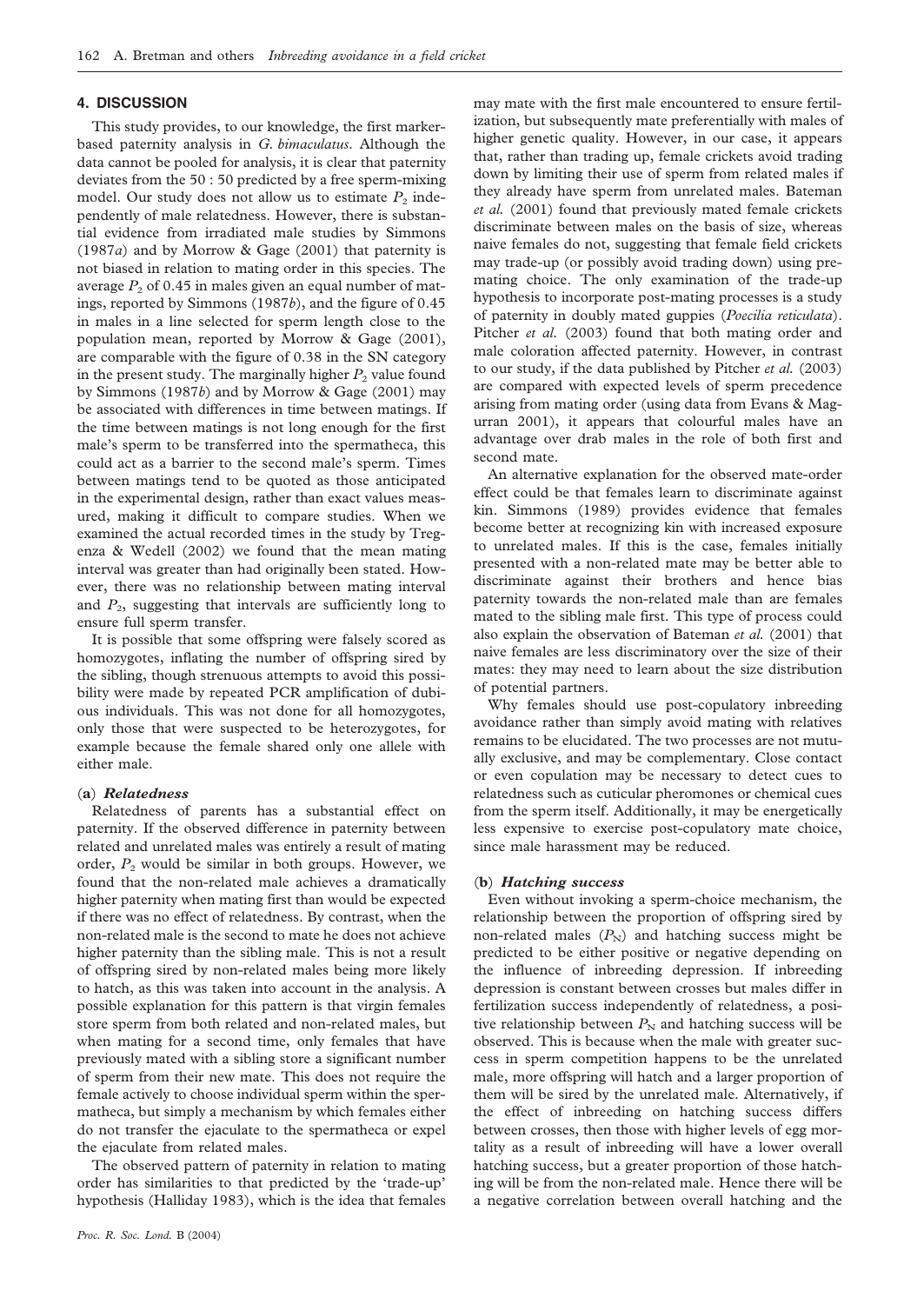proportion sired by the non-related male. Given that inbreeding depression has a genetic basis, its effects are likely to vary between crosses. In the study carried out by Tregenza & Wedell (2002) the hatching success of females mated to two siblings was normally distributed (Kolmogorov–Smirnov test = 0.131,  $n = 112$ ,  $p = 0.2$ ). This is evidence for inbreeding depression varying between crosses, but it does not indicate whether hatching success also varies between sisters and hence does not allow us to correct the under-representation of paternity by the sibling male in the hatched offspring for each family individually. To determine whether more incompatible males are less successful in sperm competition would require determination of paternity before mortality arising from inbreeding occurs. Our data do not show a clear pattern, although the positive relationship between spermcompetitive success and hatching success in figure 2*a* is the opposite to that predicted if females bias sperm use more severely when genetic incompatibilities are more severe.

The difference in paternity bias according to male mating order raises the question of why the NS treatment in the study by Tregenza & Wedell (2002) did not result in higher hatching success than the SN treatment. One possible answer is that there are multiple factors affecting hatching success; for example, if there are 'good gene' effects acting equally across treatments, these may reduce the power of the experiment to detect effects arising from relatedness alone.

### (**c**) *Comparisons between sisters*

We found no evidence that sisters have correlated levels of  $P_2$ . This suggests that physical traits such as spermathecal size that could be similar between sisters are not an important determinant of paternity. We also found no evidence for differences between pairs of sisters differ in their ability to discriminate between siblings and unrelated males. This effect may have been apparent if, in some blocks, females shared grandparents with the non-related males and hence could not discriminate between mates as easily as could the females in other blocks.

In conclusion, the results of our study support the hypothesis that females mating with both related and unrelated males avoid costs of inbreeding through a bias in paternity in favour of unrelated males. Future work will cover the mechanisms that create this bias and the extent to which wild females are exposed to the risks of inbreeding. Female multiple mating and costs of mating with relatives are both extremely common across taxa. Studies on the possible existence of post-copulatory inbreeding avoidance in other groups would be valuable.

A.B. is funded by an NERC studentship (reference NER/S/A/2000/03403). T.T. and N.W. are funded by Royal Society fellowships. This work was supported by the NERC Sheffield Molecular Genetics Facility and we thank their staff for support and guidance, particularly D. Dawson and T. Burke. Thanks go to D. Croft for comments on the manuscript and to F. Attia for help with rearing the crickets.

#### **REFERENCES**

Arnqvist, G. & Nilsson, T. 2000 The evolution of polyandry: multiple mating and female fitness in insects. *Anim. Behav.* **60**, 145–164.

- Baer, B. & Schmid-Hempel, P. 1999 Experimental variation in polyandry affects parasite loads and fitness in a bumblebee. *Nature* **397**, 151–154.
- Bateman, P. W., Gilson, L. N. & Ferguson, J. W. H. 2001 Male size and sequential mate preference in the cricket *Gryllus bimaculatus*. *Anim. Behav.* **61**, 631–637.
- Birkhead, T. R. & Møller, A. P. 1998 *Sperm competition and sexual selection*. London: Academic Press.
- Daly, M. 1978 The cost of mating. *Am. Nat.* **112**, 771–774.
- Dawson, D. A., Bretman, A. J. & Tregenza, T. 2003 Microsatellite loci for the field cricket *Gryllus bimaculatus* and their cross-utility in other species of Orthoptera. *Mol. Ecol. Notes* **3**, 191–195.
- Dunn, P. O. & Lifjeld, J. T. 1994 Can extra-pair copulations be used to predict extra-pair paternity in birds? *Anim. Behav.* **47**, 983–985.
- Evans, J. P. & Magurran, A. E. 2001 Patterns of sperm precedence and predictors of paternity in the Trinidadian guppy. *Proc. R. Soc. Lond.* B **268**, 719–724. (DOI 10.1098/rspb.2000.1577.)
- Gage, M. J. G., Parker, G. A., Nylin, S. & Wiklund, C. 2002 Sexual selection and speciation in mammals, butterflies and spiders. *Proc. R. Soc. Lond.* B **269**, 2309–2316. (DOI 10.1098/rspb.2002.2154.)
- Gowaty, P. A. 1994 Architects of sperm competition. *Trends Ecol. Evol.* **9**, 160–162.
- Gwynne, D. T. 1984 Courtship feeding increases female reproductive success in bush crickets. *Nature* **307**, 361–363.
- Halliday, T. R. 1983 The study of mate choice. In *Mate choice* (ed. P. Bateson), pp. 3–32. Cambridge University Press.
- Ihara, Y. 2002 A model for evolution of male parental care and female multiple mating. *Am. Nat.* **160**, 235–244.
- Jennions, M. D. & Petrie, M. 2000 Why do females mate multiply? A review of the genetic benefits. *Biol. Rev. Cambridge Phil. Soc.* **75**, 21–64.
- Keil, A. & Sachser, N. 1998 Reproductive benefits from female promiscuous mating in a small mammal. *Ethology* **104**, 897–903.
- Kempenaers, B., Verheyen, G. R., Vandenbroeck, M., Burke, T., Vanbroeckhoven, C. & Dhondt, A. A. 1992 Extra-pair paternity results from female preference for high-quality males in the blue tit. *Nature* **357**, 494–496.
- Kempenaers, B., Congdon, B., Boag, P. & Robertson, R. J. 1999 Extra-pair paternity and egg hatchability in tree swallows: evidence for the genetic compatibility hypothesis? *Behav. Ecol.* **10**, 304–311.
- Madsen, T., Shine, R., Loman, J. & Hakansson, T. 1992 Why do female adders copulate so frequently? *Nature* **355**, 440– 441.
- Moore, M. K. & Ball, R. M. 2002 Multiple paternity in loggerhead turtle (*Caretta caretta*) nests on Melbourne Beach, Florida: a microsatellite analysis. *Mol. Ecol.* **11**, 281–288.
- Morrow, E. H. & Gage, M. J. G. 2001 Sperm competition experiments between lines of crickets producing different sperm lengths. *Proc. R. Soc. Lond.* B **268**, 2281–2286. (DOI 10.1098/rspb.2001.1807.)
- Newcomer, S. D., Zeh, J. A. & Zeh, D. W. 1999 Genetic benefits enhance the reproductive success of polyandrous females. *Proc. Natl Acad. Sci. USA* **96**, 10 236–10 241.
- Olsson, M., Gullberg, A., Tegelstrom, H., Madsen, T. & Shine, R. 1994 Can female adders multiply? *Nature* **369**, 528.
- Parker, G. A. 1979 Sexual selection and sexual conflict. In *Sexual selection and reproductive competition in insects* (ed. A. N. Blum), pp. 123–166. London: Academic Press.
- Petrie, M., Doums, C. & Møller, A. P. 1998 The degree of extra-pair paternity increases with genetic variability. *Proc. Natl Acad. Sci. USA* **95**, 9390–9395.